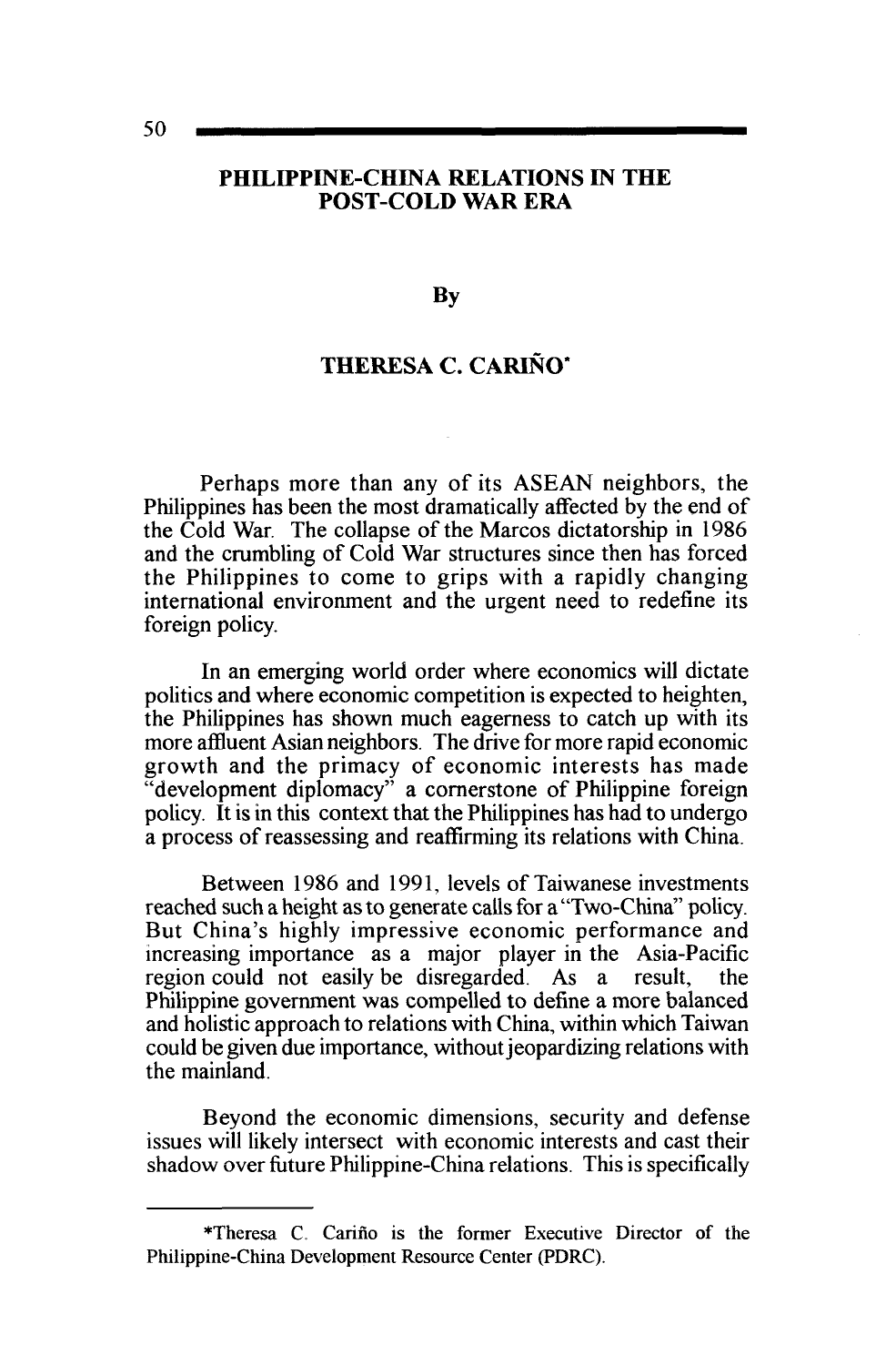true with regard to the conflicting claims over the Spratlys in the South China Sea. Such issue has to be assessed in a context where the Philippines is no longer tied to the coattails of US foreign policy.

The closing down of the US military bases in the Philippines in 1991 has effectively severed the umbilical cord that had tied Philippine foreign policy to that of the United States. While strong US-Philippine ties remain, the "special relationship" that characterized previous decades has come to an end. In the process of assuming greater responsibility for its own security and defense, but without the necessary economic and technological capacity to undergird it, the Philippines is relying on a strategy that is anchored on some form of collective security provided by ASEAN. Although ASEAN is not exactly a collective security system in the military sense, its combined economic strength and its crucial role in maintaining a power balance in the Asia-Pacific acts as a restraint on the use of force in settling disputes in the region. On this level alone. ASEAN has become a vital focus of Philippine foreign policy.

Coming to terms with China, with ASEAN and the new power configuration in the region has not been easy for the Philippines. It has required a shift from a highly Western-oriented, and more specifically US-centered perspective, to a more Asian outlook on the part of Philippine policy-makers. For an entire population schooled in a colonial tradition that made American history, politics and basketball more familiar than the Opium War, the Angkor Wat and sushi, relating more closely with its Asian neighbors has had its store of tough lessons for the Philippines.

Not only is the Philippines culturally more "Westernized" than many of its Asian neighbors; since 1986, its shift towards the institutionalization of a "participatory democracy" has in many ways rendered it "out of synch" with the more centralized political systems of many other Asian nations. Nowhere has this been more evident than in the making and implementation of foreign policy. In place of the presidential edicts that former strongman Ferdinand Marcos used to issue on foreign policy matters, there have emerged many "centers" and many voices on foreign policy, resulting in what some have described as a "muddled policy." While the country appears to be moving towards a national consensus on many issues, the process has been slow and difficult. In the meantime, the active and oftentimes extremely vocal participation ofNGOs, media, business sectors, lobby groups and legislators in the articulation of foreign policy has given it a vacillating and ambiguous character.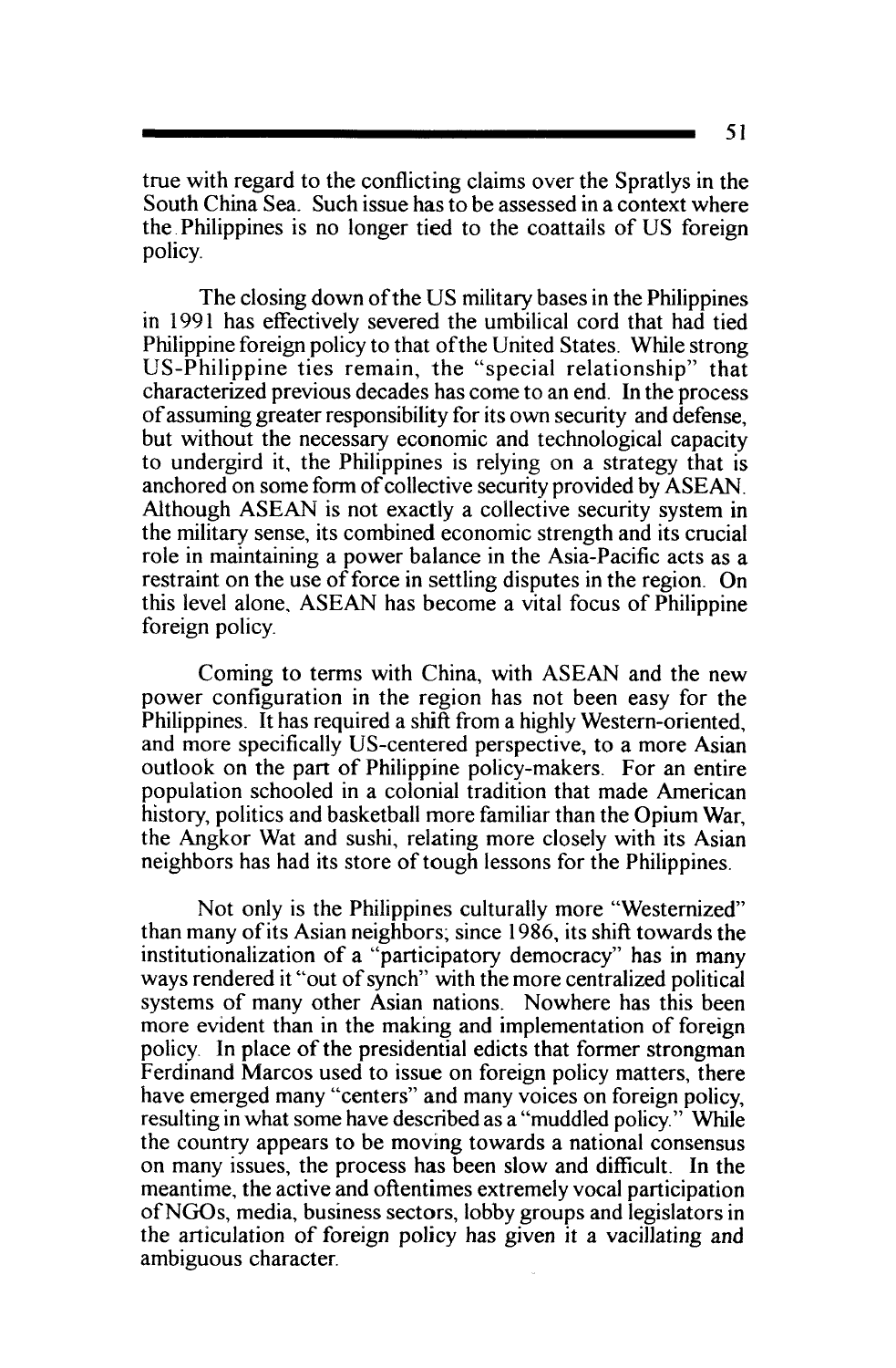## *The One-China Policy*

The drive to attract more aid and investments for economic development, the need to shape a more independent foreign policy and security strategy after the withdrawal of the US bases, and the more participatory nature of the foreign policy making process are factors that have pushed the Philippines to take a second look at its One-China Policy since 1986.

After the euphoria of toppling the Marcos regime, the transitional government of Corazon Aquino was faced with the unenviable task of repaying a then \$26 billion foreign debt and an economy in shambles. Besides having to reconstruct acceptable "democratic" institutions amid contending political forces, the new President had to draw desperately needed and aid and investments into the country. Aquino's trips abroad jolted national consciousness of the country's status as a laggard in a region of economic "tigers" and "dragons." The country was eager and anxious to receive aid and investments from almost any source.

It was at this juncture that Taiwan began its first wave of investments in Southeast Asia. Between 1989 and 1991, Taiwanese firms invested large amounts in the Philipines. making them one of the top investors in the country. Further promises of aid and investments sparked a procession of officials to Taiwan and ignited a call for a re-evaluation of the Philippines' One-China policy. A number of bills were filed in the legislature urging a redefinition of relations with Taiwan. Members of the House of Representatives authored several versions of a Philippine-Taiwan Mutual Benefits Act.<sup>1</sup> In the Senate, Senator Leticia Ramos-Shahani, in her capacity as Chair of the Senate Foreign Relations Committee, proposed a "Foreign Entities Act" which she hoped would assure Taiwanese investors of legal protection for their investments without unnecessarily causing offense to Beijing. <sup>2</sup>

There was no stopping the "unofficial" and "private" visits of key Cabinet members to Taipeh. In response to the calibrated protests ofBeijing, President Aquino issued Executive Order 3 13 banning official visits to Taiwan. This, however. did little to restrain ranking Taiwanese officials from visiting Manila and vice versa.

On one level, Taiwan was obviously using its economic clout to wring diplomatic concessions from the Philippines. Given its economic difficulties and hence vulnerability, the Philippines had been targetted by Taiwan as an arena for testing out its "flexible diplomacy." Against promises of increased levels of official aid and investments, Taipeh hoped to gain some legal status in its relations with the Philippines.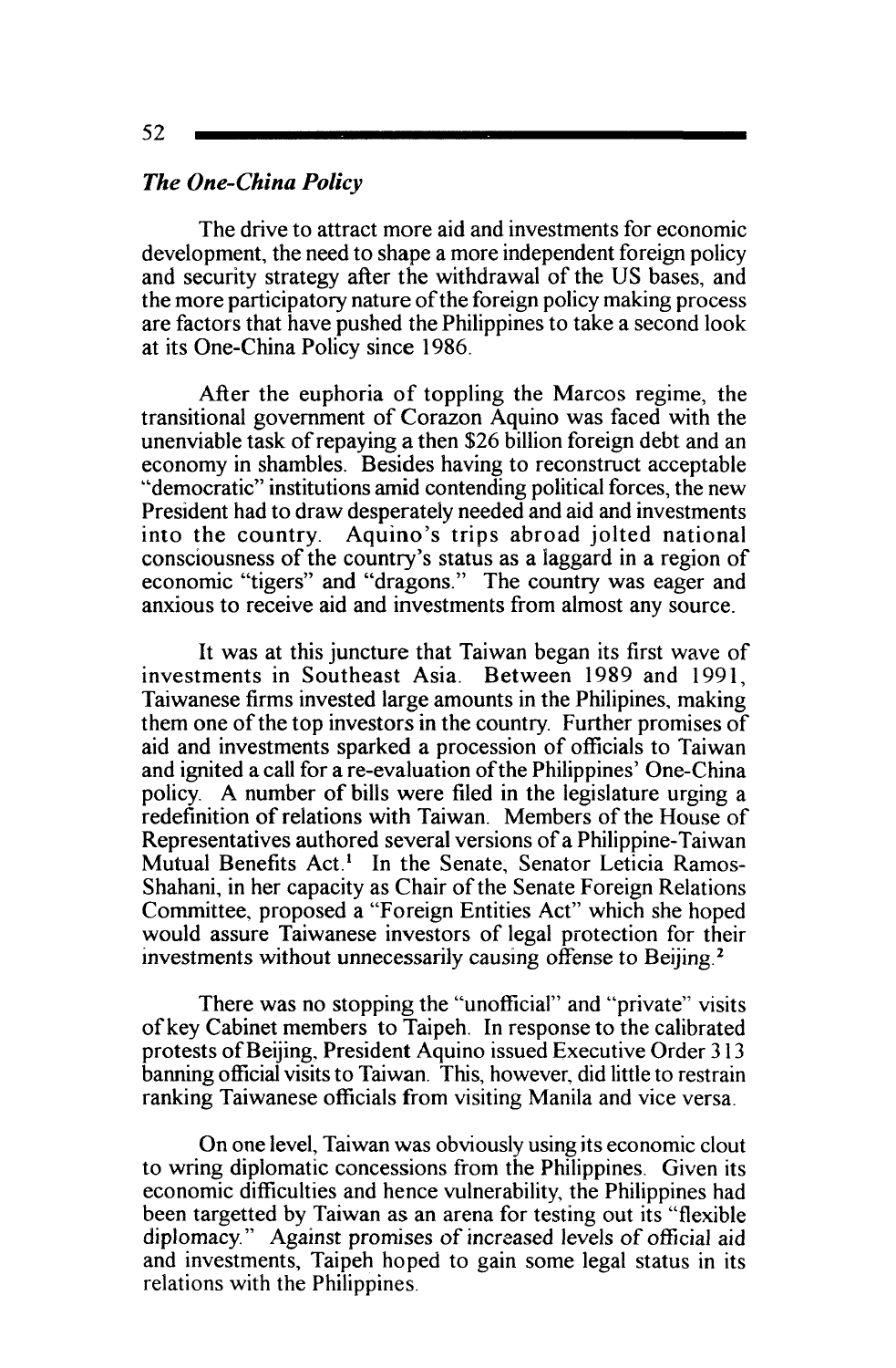On another level, there was a growing need for official negotiations on issues that were fast becoming irritants to Manila-Taipeh relations. Incidents ofTaiwanese fishing vessels poaching in Philippine waters were on the rise. Crime syndicates and smuggling rings were surreptitiously traversing the narrow straits between the Philippines and Taiwan. There was also the issue of Filipino labor (estimated by some to have reached 40,000) illegally entering and overstaying in Taiwan.<sup>3</sup> All these could not be resolved without some kind of official contact and negotiation.

Of course, ironing out links with Taipeh could have been done without the attendant publicity that would provoke Beijing into lodging its protests. Other ASEAN countries had apparently gone further, but much more quietly in their official contacts with Taipeh, without ruftling Beijing's feathers. But Taiwan's propensity to make political hay out of its relations with Manila and the tendency of Philippine media to expose every little quirk in government did not give Philippine officials the chance to exercise quiet diplomacy." Between 1989 and 1991, the clamor for a review of the One-China policy became so strident in the Philippine Congress and media that a few officials were even known to have suggested that diplomatic ties with Taipeh be restored at the expense of relations with Beijing.

This clamor has died down since 1992. Proposed legislation related to Taiwan has been shelved for a number of reasons. For one, the first wave of investments from Taiwan has subsided as Taiwanese business seemed more interested in investing in China and even Vietnam rather than in a calamity-prone Philippines. Apart from the disastrous effects of the Mt. Pinatubo eruption, 1991 and 1992 saw the worst period of Manila's energy crisis. The deteriorating investment climate was exacerbated by a spate ofkidnapping of ethnic Chinese, perpetrated by criminal syndicates reportedly involving military personnel. All these has dampened Taiwanese enthusiasm for investing in the Philippines and no amount of legislation could convince them otherwise.

Legislators themselves have begun to entertain second thoughts about sacrificing relations with China for hitherto unfulfilled promises of further aid and official investments from Taipeh. The collapse ofthe deal with Taipeh over a petro-chemical plant to be constructed in the province of Bataan signalled an end to the peak period of Taiwanese investments in the Philippines.

Taiwan's current drive to upgrade its technology and industries will mean the continued relocation of its labor-intensive, low-technology industries to less developed countries such as the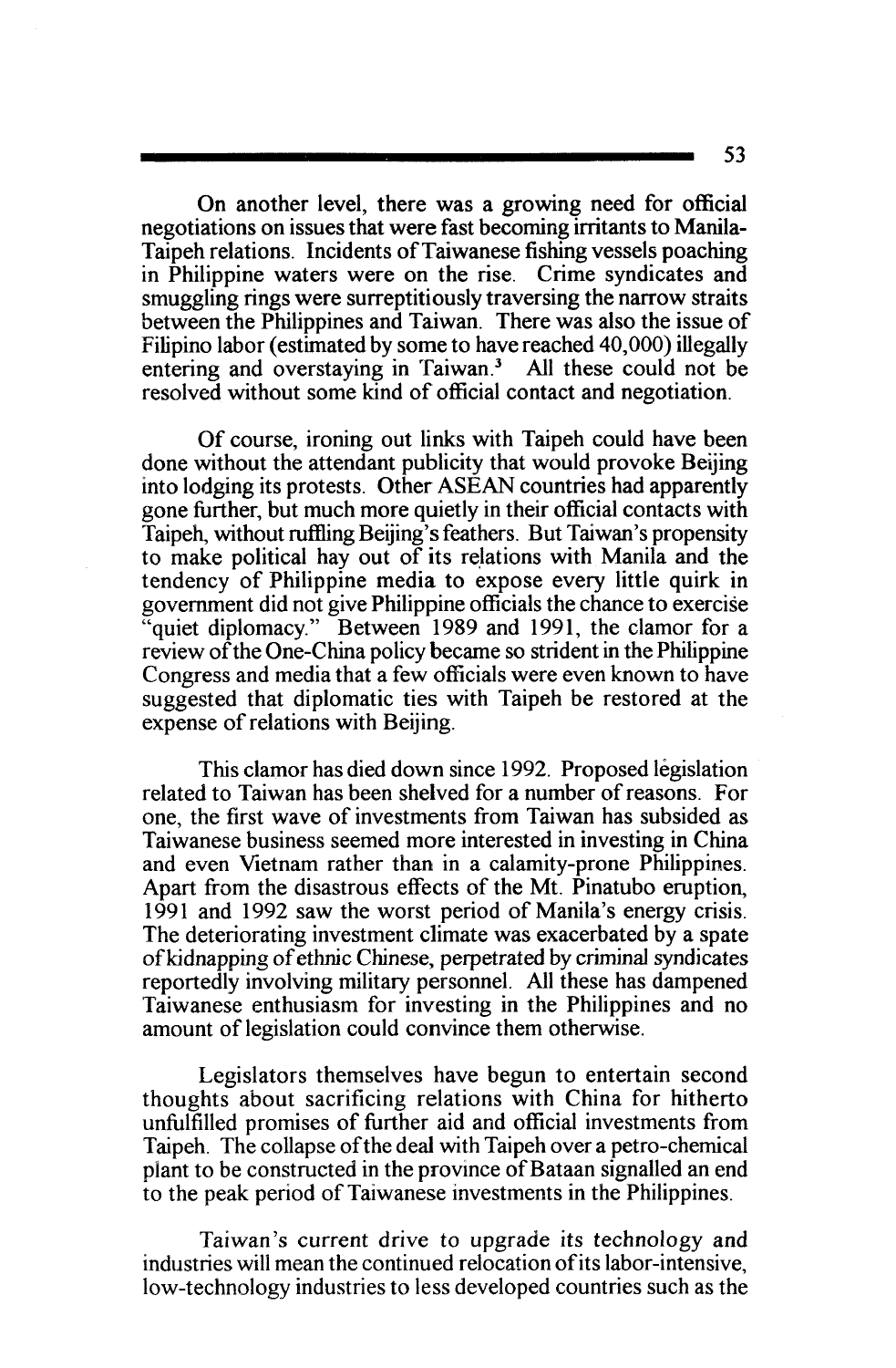Philippines in the next few years. Compared to its neighbors, however, the Philippines has been getting the least share of Taiwanese investments. Among six countries in Southeast Asia, the Philippines' share of Taiwanese investments was only 3 percent in 1992 compared to Malaysia which garnered 33.7 percent. <sup>4</sup>

The decline in Taiwanese investments coincided with a rising awareness of China's economic and political significance in the region. China's phenomenal double-digit growth has been the focus of international attention over the last three years. It is now projected to become the next superpower while its economy is expected to sustain growth in the region in the next two decades. It is this growing recognition of China's economic and political power and the importance of maintaining good relations, more than anything else, which has led to a reaffirmation of the Philippines' One-China policy. This was capped by the official visit of President Fidel Ramos to China in May 1993.

#### *Economic Relations*

For the Philippines, a strong and vibrant Chinese economy will offer both economic opportunities and keen competition. Some of the country's top corporations are beginning to find niches in China's economy. Besides a brewery, San Miguel Corporation has shrimp farms and feed factories in various parts of China. Sycip, Gorres and Velayo, the largest accounting firm in the Philippines, has offices in Shanghai and Beijing while Metrobank, the top private commercial bank, has branches in Beijing, Xiamen and Shanghai. There are already more than 500 Filipino professionals and managers in Beijing and other major cities and their numbers are expected to increase.

Trade relations between the two countries, however, leave much to be desired. The Philippines' trade with China ranks among the lowest in ASEAN. In 1992, total Philippine-China trade was valued at slightly below \$400 million while Indonesia-China trade passed the \$2 billion mark and Malaysia-China trade reached \$1.47 billion.

The low levels of trade between China and the Philippines have been attributed to the failure of the latter to diversify its exports. Apart from this, Philippine-China economic relations was severely limited because until 1992, all trade between the two countries had to be conducted and coordinated through the Philippine International Trade Corporation (PITC). A legacy of the Cold War era, the PITC was created by former President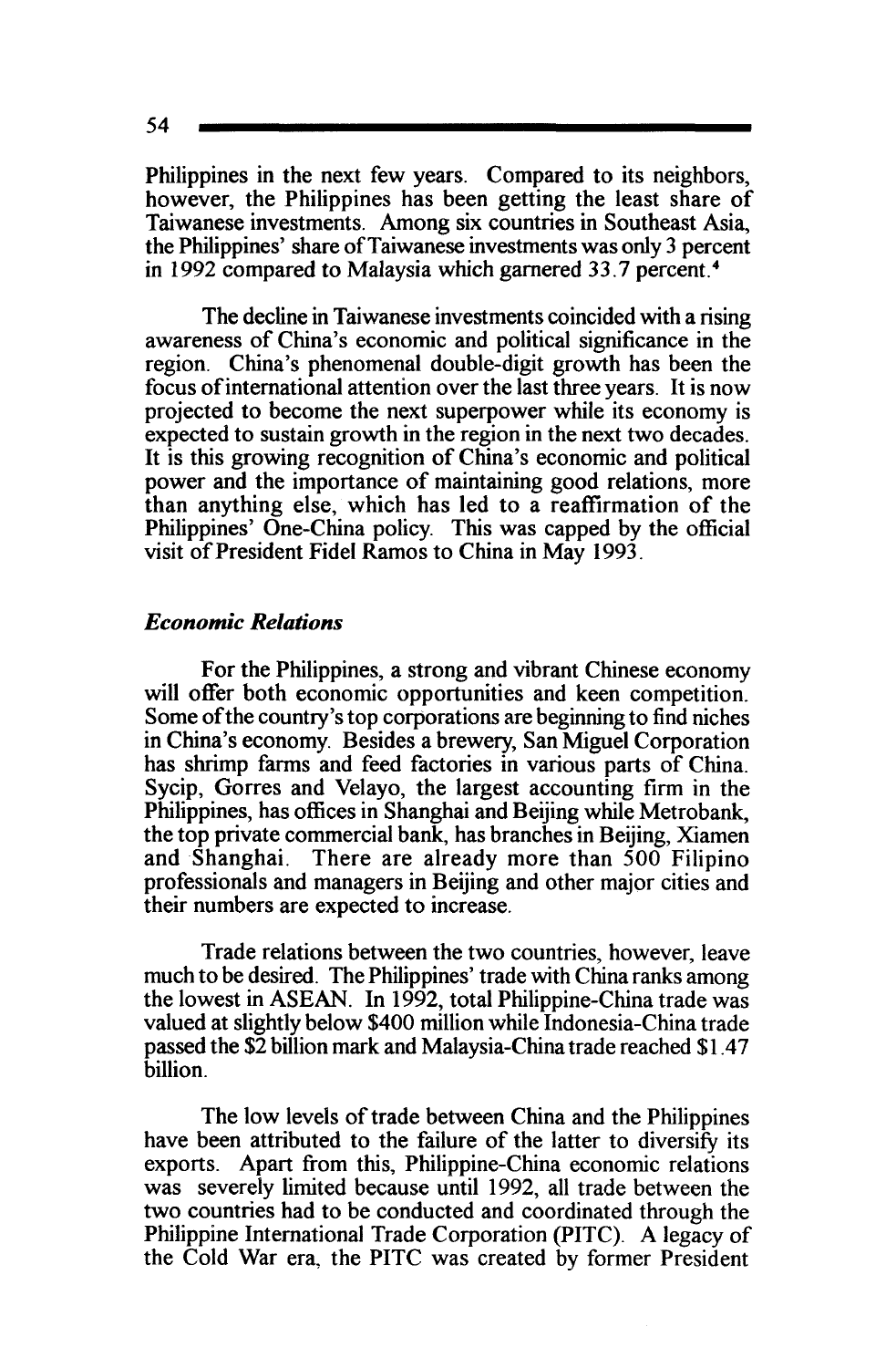Marcos to facilitate Philippine trade with socialist countries. In 1989, in a move designed to improve the balance of trade with China, the PITC required importers of Chinese goods to export an equivalent amount ofPhilippine goods to China. This succeeded in curbing imports from China but did little to boost exports. Although the PITC rescinded its requirements by the end of 1992, trade levels have not risen dramatically.

Today, there are signs that the Philippine government is exerting efforts to promote Philippine-China trade through the establishment of more commercial offices in Southern China. By and large, though, not enough has been done on the Philippine side to explore China's rapidly expanding market for goods and services. Philippine exporters and small-scale enterprises, in general, have little access to information about markets in China. Those Filipinos who have been the most informed and most economically active in China are the Chinese-Filipinos.

#### *The Ethnic Chinese*

Most of the one million Chinese in the Philippines trace their origins to Fujian Province where many still have relatives. It is here where some have actively invested since the early 1980s. The economic and political crises of this period had driven Chinese-Filipinos to invest in China where attractive incentives were being offered, particularly in the Special Economic Zones (SEZ). The high rates of profits have kept Chinese-Filipinos interested in expanding their investments in China. The Philippines, however, remams a home base for these Chinese-Filipino capitalists.

Information on the levels and nature of Chinese-Filipino investments in China is difficult to trace since much of these have been channelled through Hong Kong. Nevertheless, the available information tends to indicate that Chinese-Filipino investments have been comparatively small and concentrated in the southern province of Fujian. For instance, according to some sources, Chinese Filipino investments in Xiamen, where much of Chinese-Filipino investments are concentrated, amount to only 5 percent of total investments in that SEZ. 5

In terms of their profile, it appears that much of Chinese-Filipino investments have been in real estate development, hotels and shopping complexes. Other areas include banking, light manufactures and even retail stores. Those who have invested claim that profitability has been the dominant motive for investing in China. Both pull and push factors have worked to draw capital

55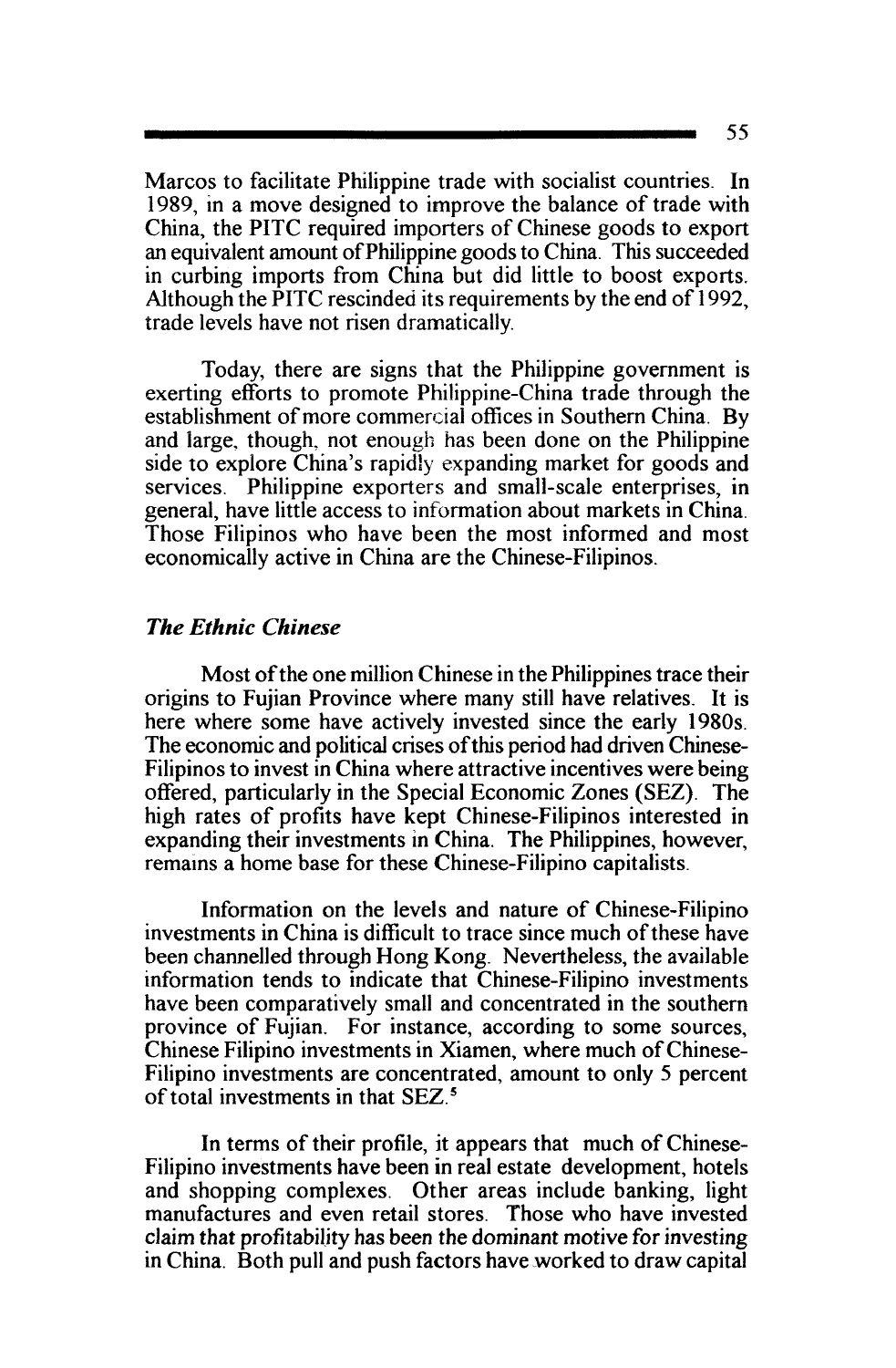to China in recent years. In the Philippines, the spate of kidnappings, the power crisis and general political instability of the previous years pushed a number ofChinese-Filipinos to invest in China. Their knowledge of the Chinese language and culture and contacts with relatives and friends on the mainland facilitated the process.

Official attitudes towards their investments in China have been ambivalent. On the one hand, there has been a tendency to regard Chinese Filipino investments in China as a form of"capital flight" from the Philippines. On the other other, Philippine officials realize that their ethnicity, kinship ties and cultural affinity with the Chinese could be tapped in opening new markets for Philippine products and generally contribute to the expansion of economic ties with China.

In many ways, China has become a formidable competitor for foreign capital, and Philippine officialdom would rather have domestic capital reinvested in the country than in China. This message was clearly put across by President Ramos to his hosts during his China visit in April 1993, when he chose to announce in Beijing, that six of the top Chinese-Filipino "taipans" who were in his entourage were forming a consortium that would undertake infrastructure projects in the Philippines. At the same time, the announcement served as a reminder to Chinese Filipinos that their primary loyalty should be to the Philippines and not to China.6

Despite the allusion to Philippine displeasure at the close links between China and the ethnic Chinese, this has been less a source of friction in Philippine-China relations compared to other ASEAN states. This may be attributed to the considerable integration of the ethnic Chinese in Philippine society specially since the granting of mass naturalization in 1974. Moreover, Chinese-Filipino investments in China have not reached the same level as those of other Southeast Asian Chinese or of Hong Kongand Taiwan-Chinese.

#### *Conflicting Claims to the Spratlys*

What have been of greater concern to the Philippines in its relations with China are the conflicting claims to the Spratlys in the South China Sea. The Philippines sees its claims to the Kalayaan Island group, which is part of the Spratlys, as vital in its drive for economic development. Considered rich in oil and other resources, the disputed territory is regarded as a significant source of wealth for the Philippines. It has a strategic importance for the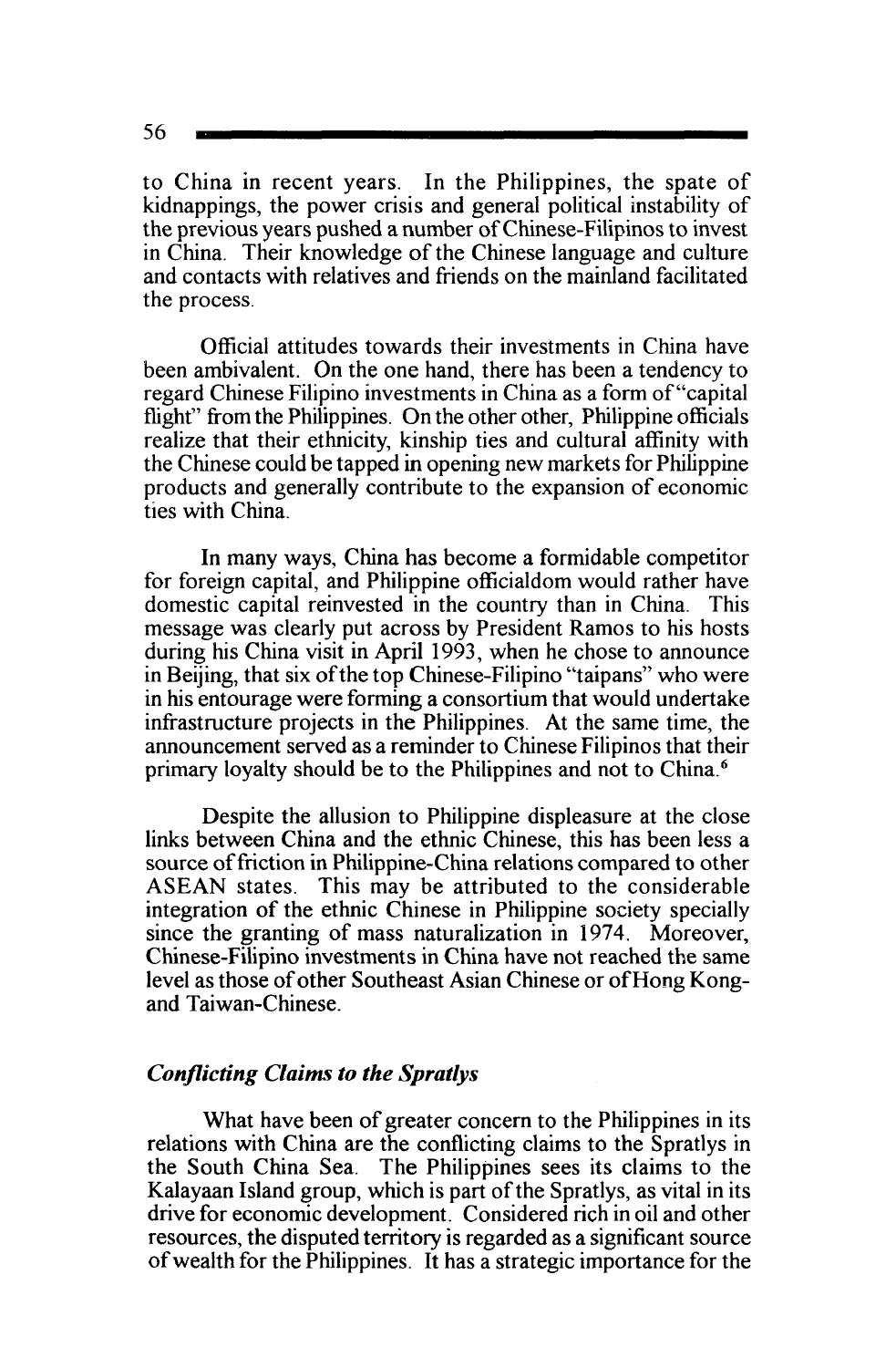country as well, considering that Japan used one of the islands as a staging ground for its invasion of the Philippines during the Second World War. Apart from Vietnam, Malaysia, Brunei and Taiwan, China also claims the islands.

The islands of Lawak, Pagasa, Kola, Likas and Parola are claimed by the Philippines by virtue of the right of occupation. Proximity has also been used as an argument: the distance between the Spratlys and Palawan is only about 250 miles, whereas they are 350 miles from Vietnam, 950 miles from Taiwan and 550 miles from Hainan Island. The Philippine government has stationed marines and has maintained a garrison on these islands. It has insisted on resolving the dispute in the United Nations and in the International Court of Justice.

Historically, Philippine claims to the Kalayaan Islands (Freedomland) date back to 1956 when Tomas Cloma, founder of the Philippine Maritime Institute, claimed ownership of some 33 islands, cays, sand bars and coral reefs in the Spratly archipelago based on discovery and occupation. The Philippines began to occupy some of these in 1971. In 1974, Cloma irrevocably transferred to the Republic all rights and interests over the islands. President Marcos issued Presidential Decree 1596 in 1978 to include the Kalayaan Island group in the Philippine map. This was registered with the United Nations Secretariat on June 1980. The Philippine Western Command was established, with its base on Palawan, for defense purposes and to protect oil explorations off the Palawan coast. An airstrip was built on Pagasa island where a settlement was organized into a barangay under the municipality of Palawan, with registered and active voters.<sup>7</sup>

Until the late 1970s, the Philippines appeared to be the most intent in pursuing its claim. However, by the 1980s, all other claimants had increased their presence. With the winding down of the Cambodian conflict, the Spratlys has become the focus of international attention as the next flashpoint in the region. Indeed, there has been a worrying degree of military buildup by claimant states in various parts of the islands. Open clashes between China and Vietnam and the current disputes over the activities of oil exploration companies, including Crestone, have fueled tension. 8 In response to these developments. the Philippines has undertaken measures to shore up its claims to the Kalayaan Islands.

In February 1992, Beijing was reported to have adopted legislation which drew a "historical claim line" of official maps that encompasses some 80 percent of the South China Sea. 9 This generated concern in Manila and in November 1992. Senator

57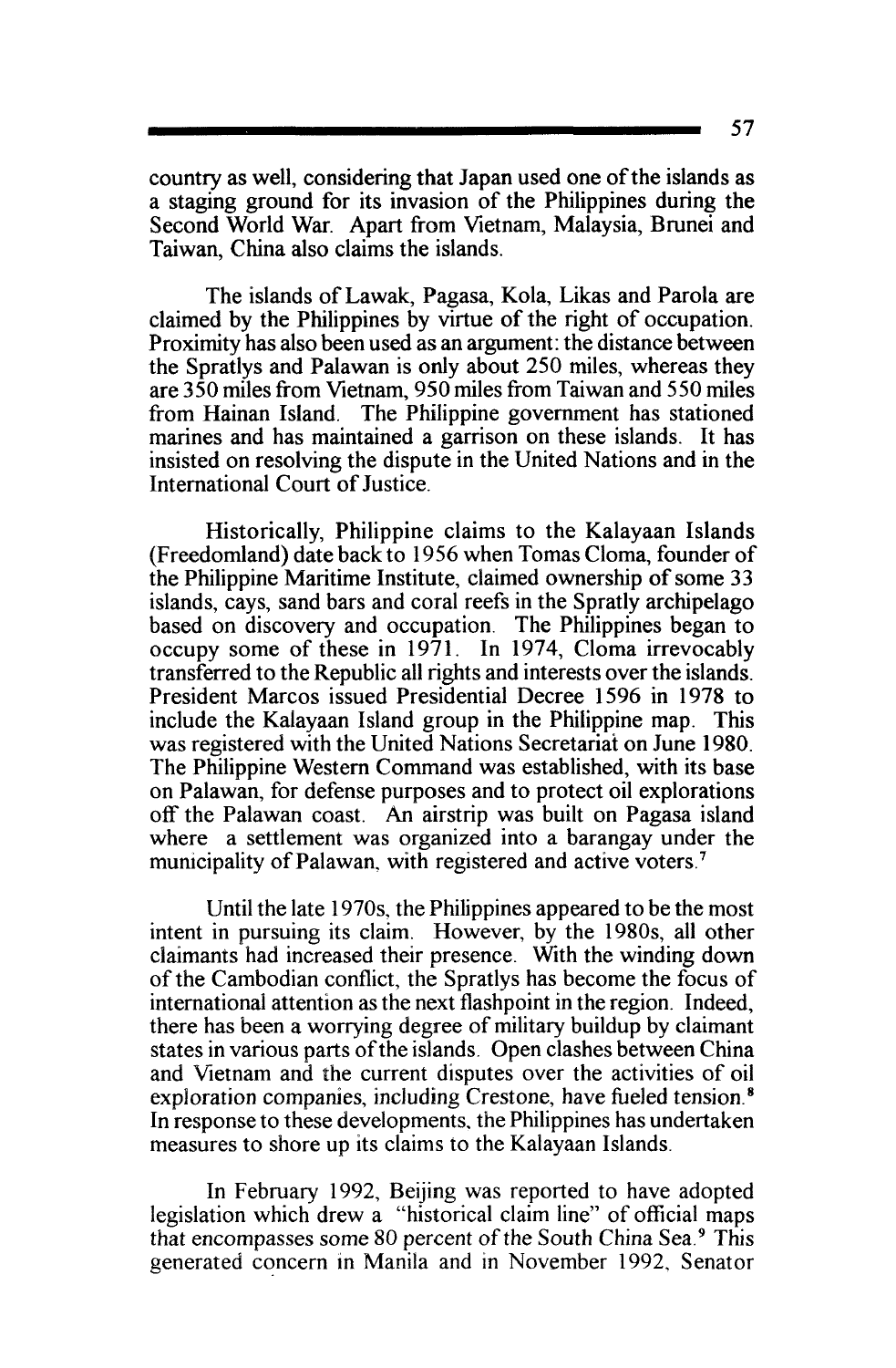Shahani introduced a joint resolution to establish a ''National Policy on the Law of the Sea." In the resolution, it was noted that under the UN Convention on the Law of the Sea (UNCLOS), the Philippines stood to gain an estimated 360,000 square nautical miles as part of its 200-mile Exclusive Economic Zone.

The resolution proposed that in order to strengthen the Philippines' claim on the Kalayaan Island Group, the Baselines Law of the Republic be amended to include the islands, and appropriate legislation be enacted to define the territorial sea, the contiguous zone and the Exclusive Economic Zone. At the same time, the resolution recommended continued diplomatic negotiations with ASEAN states in accordance with the Treaty of Amity and Cooperation of the ASEAN. It declared that "the Philippines would cooperate with ASEAN and other Southeast Asian countries in the development of a regional arrangement for living marine resources as well as matters involving scientific research and technology transfer--pertinent to ecological and environmental concerns."<sup>10</sup>

Since then, other resolutions on the Spratlys have been tabled for discussion in both the lower and upper houses of Congress. <sup>11</sup> While these documents have consistently reaffirmed Philippine claims to the Kalayaan islands, they have also maintained that disputed claims be settled through peaceful means. One of the latest bills was filed by Speaker of the House, Jose De Venecia, proposing the holding of a regional diplomatic conference to launch a "Philippine formula" for a peaceful resolution of the Spratlys dispute. The formula calls for a "North Sea-type partition of the South China Sea" or the creation of a demilitarized five-nation condominium that includes China, Vietnam, Malaysia, the Philippines and Taiwan. It proposes a rotating administration and chairpersonship with a production sharing formula for the joint development of resources in the area. 12

Given its weak economy and poorly equipped military, the Philippines can hardly be expected to put up an effective defense of its claims to the Kalayaan should any of the other claimants decide to use force. As such, it has had to exercise utmost care in not aggravating relations with other claimant states. When President Ramos visited China in May 1993, he and President Jiang Zemin signed a joint declaration reaffirming "the essential need for the peaceful settlement of the territorial disputes in the South China Sea and the desirability of cooperation in the area's preservation and development of the disputed areas therein."<sup>13</sup> Subsequently, on May 17th, local newspapers reported that Ramos had ordered the armed forces to expand an airstrip on the Spratly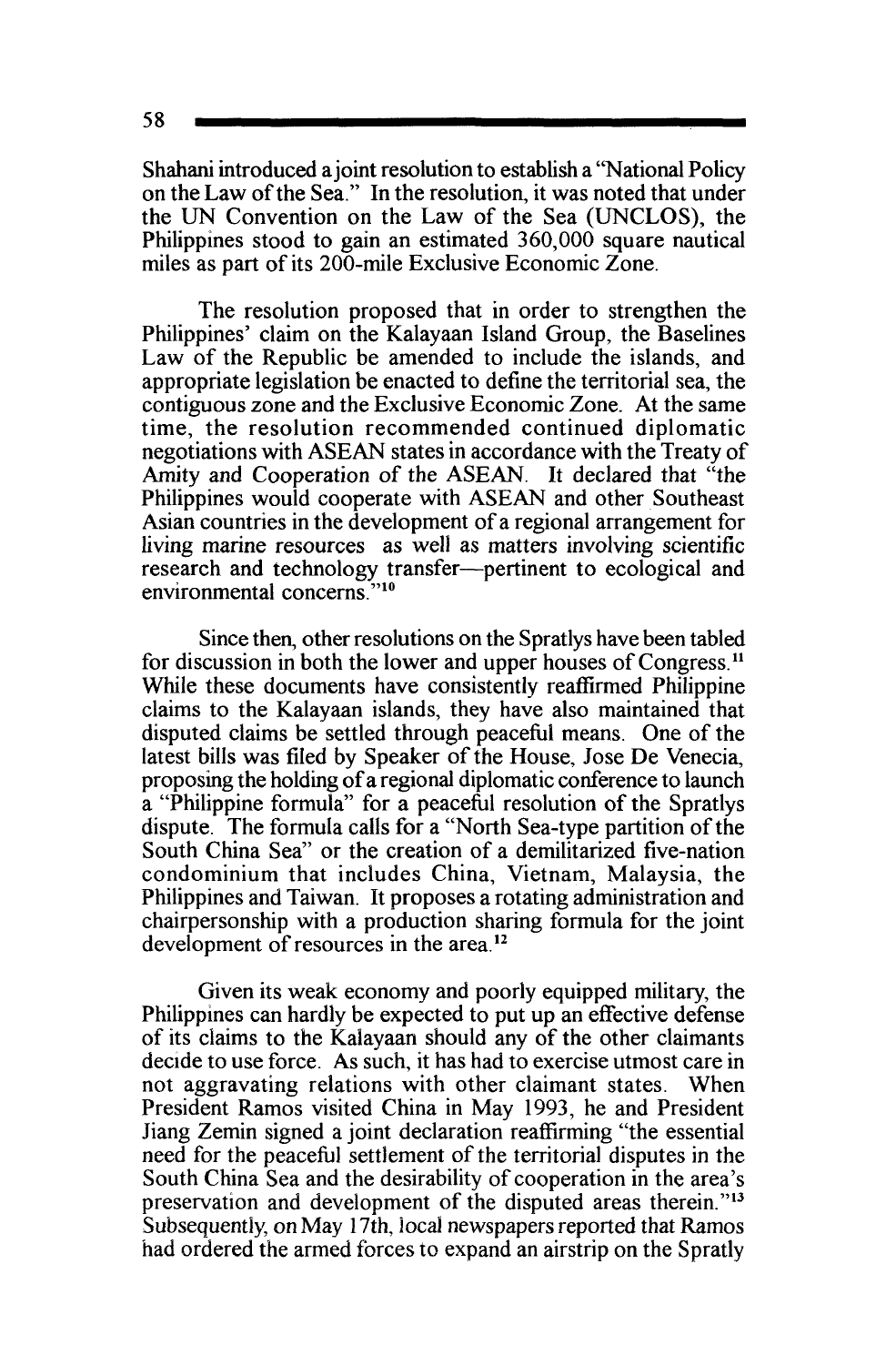Islands\_ This immediately prompted a clarification from the President himself that the airstrip was in Palawan and not in the Spratlys as reported.

In its approach to the resolution of the Spratlys conflict, the Philippines leans towards a multilateral solution although it remains open to bilateral discussions. Conscious of the tensions between Vietnam and China, the Philippines has been careful in maintaining a balance in its relations with both parties. Bilateral agreements between the Philippines and either country will be difficult to implement without generating opposition from other claimants.

A multilateral approach is most advantageous to the Philippines since it is militarily one of the weakest among claimant countries. The Philippine claim appears to be among the most legally sound since it is based on several decades of effective occupation, actual political administration as well as registration with international bodies.<sup>14</sup> This assumes, of course, that parties to the dispute are willing to subject themselves to international arbitration.

Scientists contend that coastal states around the South China Sea will have to learn how to cooperate if the overall ecological health of the sea and its living resources are to be maintained. According to them, marine pollutants are distributed erratically due to ocean currents while fish resources migrate widely. Petroleum pools may also transcend jurisdictional lines. Since territorial claims and maritime boundaries are difficult and seemingly intractable issues, scientific cooperation may offer a good beginning towards increasing levels of cooperation. The first working group meeting on marine scientific research in the South China Sea that was held in Manila in June 1993 may lead to a breakthrough. 15

Thus far, the involvement of Indonesia and other nonclaimant states in discussing ways of managing the South China Sea dispute have kept the problem from deteriorating into an armed China has indicated its willingness to shelve the sovereignty issue in favor of joint development and resource sharing. A series of semi-official workshops held in the region has contributed to some degree of confidence building and has helped defuse tensions, even if it has not prevented the military buildup in the islands over the last three years.

Tensions have heightened over the oil drilling activities of multinationals contracted by claimant states to explore areas they claim. Both Vietnam and China have declared their intentions to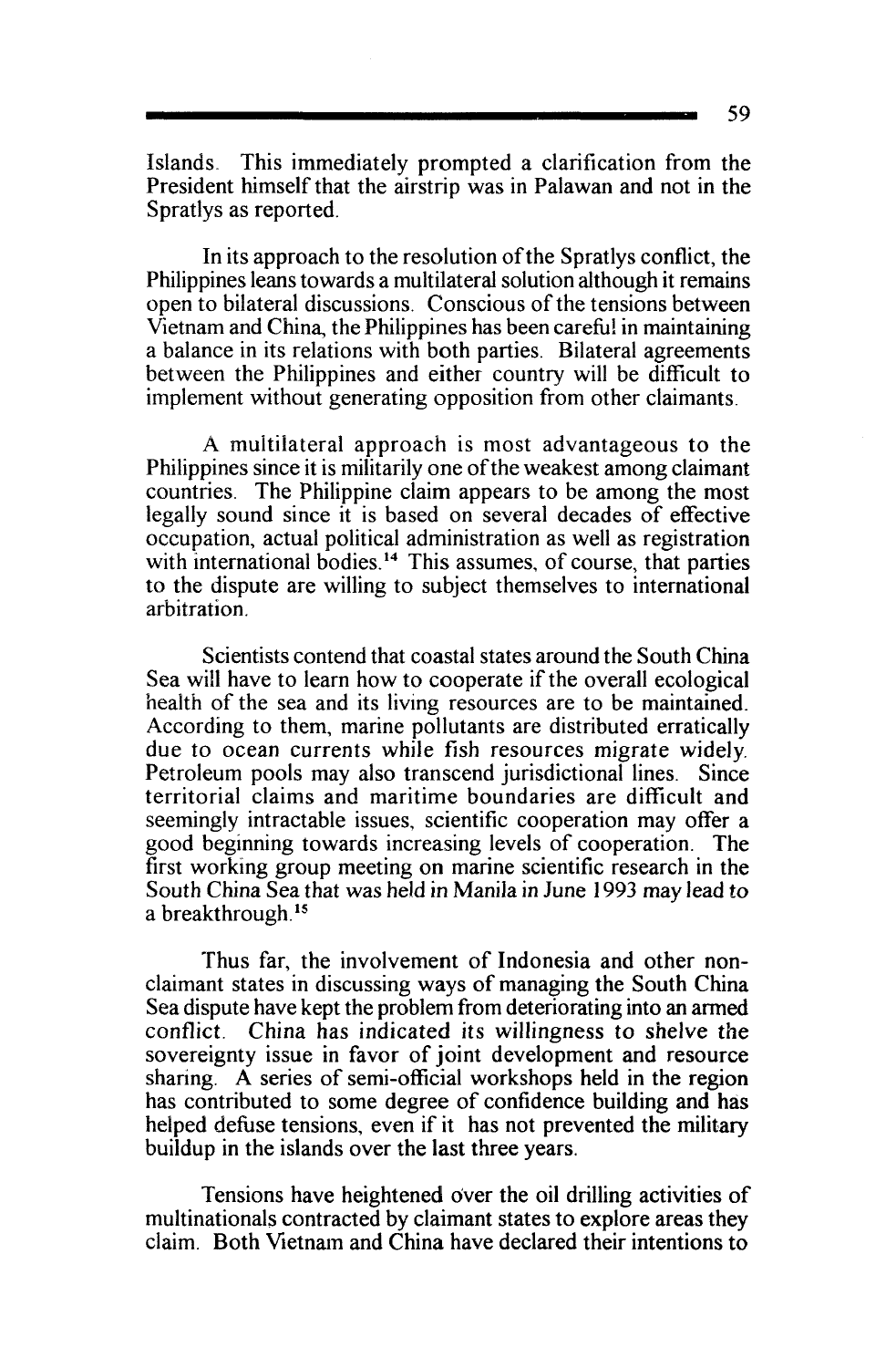defend, by force if necessary, the activities of companies they have contracted. How Vietnam and China will resolve their differences over the South China Sea will be closely watched.

Perhaps the greatest deterrent to military conflict in the South China Sea will be the growing integration of China and Vietnam into a dynamic regional economy. With greater economic interdependence, the stakes for maintaining peace and stability in the region will concomitantly increase.

### *Conclusion*

In rising to the issues posed by its relations with China and with ASEAN, one of the greatest challenges to Philippine diplomacy in the post-Cold War era has been the forging of a national consensus on what constitutes "national interest" within a framework of"participatory democracy." The openness of the foreign policy making process has given the Philippines an image of weakness and vacillation. Its messy handling of the East Timor issue is a case in point. The equivocal adherence to a One-China policy is another. What is needed is greater inter -departmental coordination within government, more information, more strategic planning and a fine tuning of policy options.

Given China's growing economic power and political influence in the region, it is imperative for the Philippines to maintain good relations with the mainland. This, however, should not proscribe the expansion of economic and non-diplomatic ties with Taiwan. The latter can contribute substantially to the Philippines' economic growth, but greater efforts should be exerted to improve ties with Taiwan without unnecessarily jeopardizing relations with China.

China's burgeoning market and growing middle class hold vast business potentials for the Philippines. Trade relations can be markedly improved if information flow on business opportunities can be facilitated through more commercial offices in China. Domestically, the Philippines ought to explore the potential of its Chinese Filipino community as a bridge in doing business with China, rather than penalize it for investing in the latter. The tourist trade with China, Taiwan and Hong Kong is another untapped area of economic growth for the Philippines.

The Philippines should also gear itself to facing stiff competition from China for capital and markets. This will require the political will to institute reforms and provide the necessary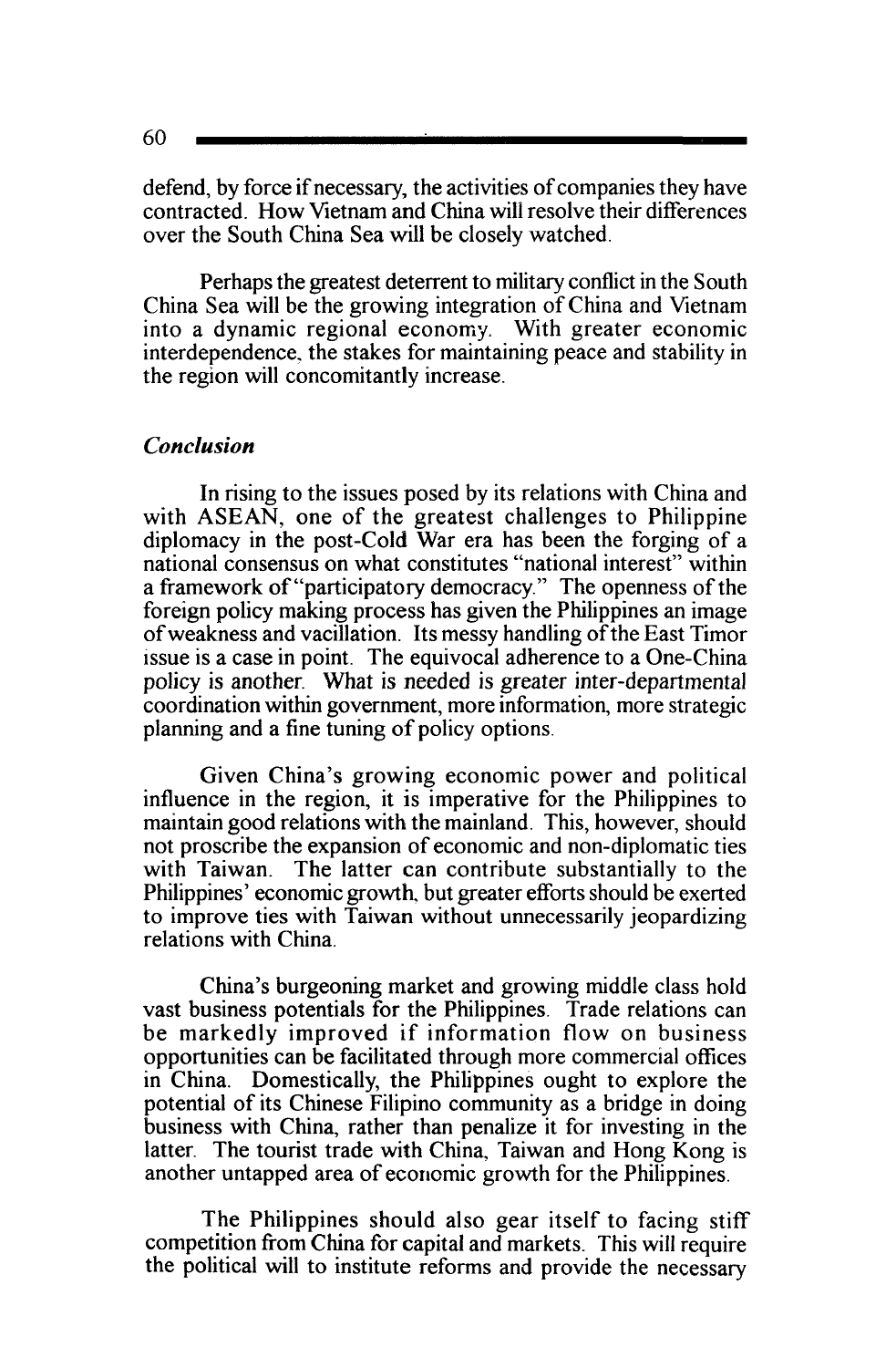infrastructure for economic development. Only with the growth in its economy will the Philippines be able to provide more teeth for its own defense.

<u> a shekara t</u>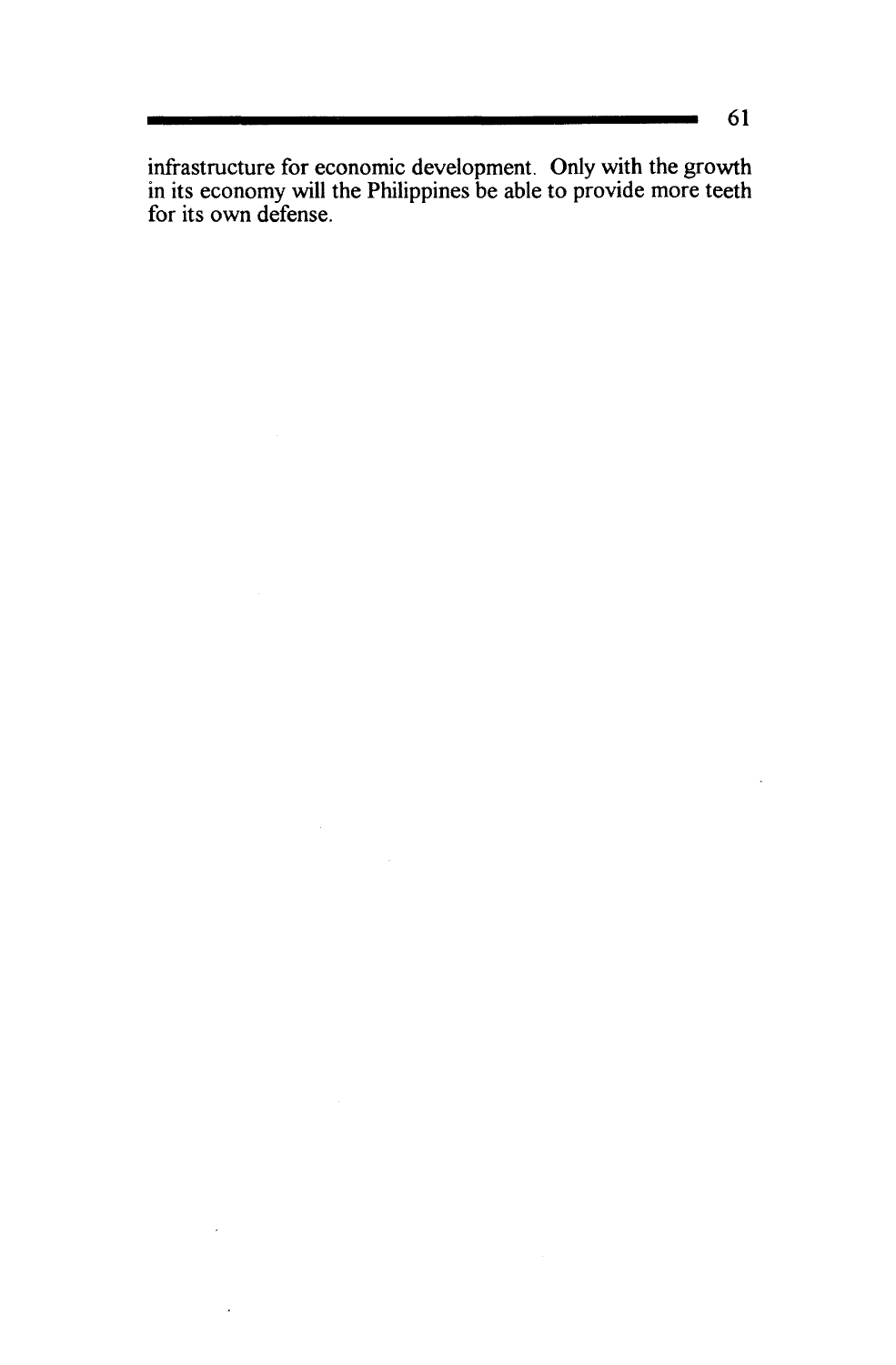| <b>NOTES</b>                                                                                                                                                                                                                                                                                                                                                                                                                                                              |
|---------------------------------------------------------------------------------------------------------------------------------------------------------------------------------------------------------------------------------------------------------------------------------------------------------------------------------------------------------------------------------------------------------------------------------------------------------------------------|
| "Philippine China Relations: An Overview," Currents,<br>Vol. 1, No. 1 October 1990.                                                                                                                                                                                                                                                                                                                                                                                       |
| See Leticia Ramos-Shahani, "Redefining Our Policy<br>Towards Taiwan," Foreign Relations Journal, Vol. IV<br>No. 2, June 1989.                                                                                                                                                                                                                                                                                                                                             |
| Theresa Cariño, "Dragon's Play: Philippine Relations<br>with Taiwan and the PRC," Currents, Vol. 2 No. 2,<br>March/April 1991.                                                                                                                                                                                                                                                                                                                                            |
| Amado Mendoza, "Philippine Policy Perspectives on<br>Greater China" (unpublished paper).                                                                                                                                                                                                                                                                                                                                                                                  |
| Felicidad V. Tan-Co, "1.17 B-Strong Consumer Market<br>Provides Motivation to Invest in Mother China," Business<br>World Sixth Annual Report, 27 July 1993, pp. 23-31.                                                                                                                                                                                                                                                                                                    |
| See "Six Chinese Filipinos Team Up: Consortium<br>Announced in China," Manila Chronicle, 28 April 1993.                                                                                                                                                                                                                                                                                                                                                                   |
| Aileen Baviera, "The Philippines Looks to the South China<br>Sea. Ocean of Opportunity or Sea of Strife?" Currents,<br>Vol. 3 No. 1, January-March, 1992.                                                                                                                                                                                                                                                                                                                 |
| See "Beijing Lays Official Claim to Oil Fields," South<br>China Morning Post, 11 May 1994.                                                                                                                                                                                                                                                                                                                                                                                |
| "China Pushes Claim to Strategic Spratlys," South China<br>Morning Post, 13 May 1994.                                                                                                                                                                                                                                                                                                                                                                                     |
| In Joint Resolution No. 8 of the Philippine Congress<br>entitled "Affirming the National Policy on the Law of the<br>Sea" introduced by Senator Leticia Shahani on November<br>22, 1992.                                                                                                                                                                                                                                                                                  |
| A resolution on "The Formulation of a National Policy on<br>Spratly Islands Territorial Dispute" was introduced by<br>Senator Leticia Shahani on May 3, 1994 followed by<br>Senate Resolution No. 878 on May 25, 1994 "directing<br>the appropriate committee to conduct a study on the<br>necessary Philippine policy on the Spratly Islands and the<br>South China Sea." House Resolution No. 608 introduced<br>on May 5, 1994 directs the Philippine Mission to the UN |